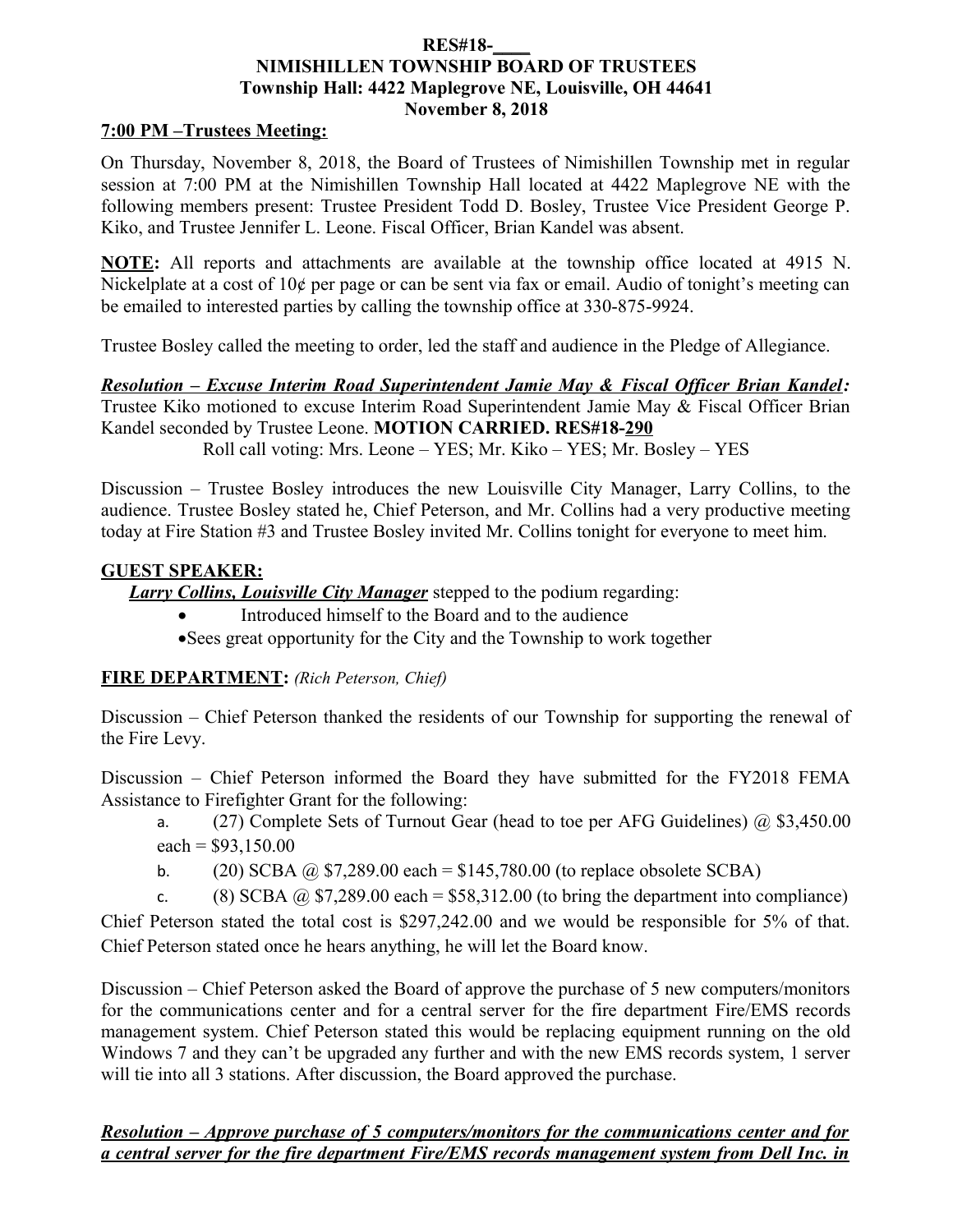### *Trustees Minutes – 2018, November 8 (Cont.)*

*the amount of \$4,956.65:* Trustee Kiko motioned to Approve purchase of 5 computers/monitors for the communications center and for a central server for the fire department Fire/EMS records management system from Dell Inc. in the amount of \$4,956.65 seconded by Trustee Leone. **MOTION CARRIED. RES#18-291**

Roll call voting: Mrs. Leone – YES; Mr. Kiko – YES; Mr. Bosley – YES

*Resolution – Approve October 2018 Fire Report:* Trustee Kiko motioned to Approve October 2018 Fire Report seconded by Trustee Leone. **MOTION CARRIED. RES#18-292** Roll call voting: Mrs. Leone – YES; Mr. Kiko – YES; Mr. Bosley – YES

**ROAD DEPARTMENT:** *(Jamie May, Interim Rd. Superintendent – Absent)*

Discussion – Trustee Bosley stated since Interim Road Superintendent Jamie May is absent, he would like to thank the Township residents for supporting the renewal of the Road Levy.

*Resolution – Approve November 8, 2018 Road Report:* Trustee Kiko motioned to approve the Road Report for November 8, 2018 seconded by Trustee Leone. **MOTION CARRIED. RES#18- 293**

Roll call voting: Mrs. Leone – YES; Mr. Kiko – YES; Mr. Bosley – YES

# **ZONING DEPARTMENT:** *(Jeff Shipman, Zoning Inspector)*

*Resolution – Approve November 8, 2018 Zoning Report:* Trustee Kiko motioned to approve the Zoning Report for November 8, 2018 seconded by Trustee Leone. **MOTION CARRIED. RES#18- 294**

Roll call voting: Mrs. Leone – YES; Mr. Kiko – YES; Mr. Bosley – YES

*Resolution – Approve October 2018 Zoning Report for Stark County Auditor:* Trustee Kiko motioned to approve the October 2018 Zoning Report for Stark County Auditor seconded by Trustee Leone. **MOTION CARRIED. RES#18-295**

Roll call voting: Mrs. Leone – YES; Mr. Kiko – YES; Mr. Bosley – YES

Discussion – Zoning Inspector Jeff Shipman provided the Board with a complaint he received and he has been reviewing state procedures and he suggest that he would like the Board to sign off on a zoning complaint before he looks into it. Mr. Shipman also stated a resident must come into the office and fill out the complaint form as well. Trustee Bosley stated the only way the Board could sign off on these complaints is at a meeting and he doesn't want Jeff to wait to look into the complaint. Trustee Kiko suggests having Jeff email the Trustees when a complaint comes in. Discussion was held about residents wanting to remain anonymous and asked what Jeff's plan would be for those. Much discussion followed.

Discussion – Zoning Inspector Jeff Shipman informed the Board he after listening to residents he has created a little Zoning Booklet for new people to have about the most common zoning questions and what permits are required for the Township. Discussion followed.

# **FISCAL OFFICER:** *(Brian Kandel – Absent)*

*Resolution – Authorize Randy Ecrement as the Nimishillen Township insurance broker with AultCare Insurance Company:* Trustee Kiko motioned to Authorize Randy Ecrement as the Nimishillen Township insurance broker with AultCare Insurance Company seconded by Trustee Leone. **MOTION CARRIED. RES#18-296**

Roll call voting: Mrs. Leone – YES; Mr. Kiko – YES; Mr. Bosley – YES **CONCERNS OF CITIZENS:**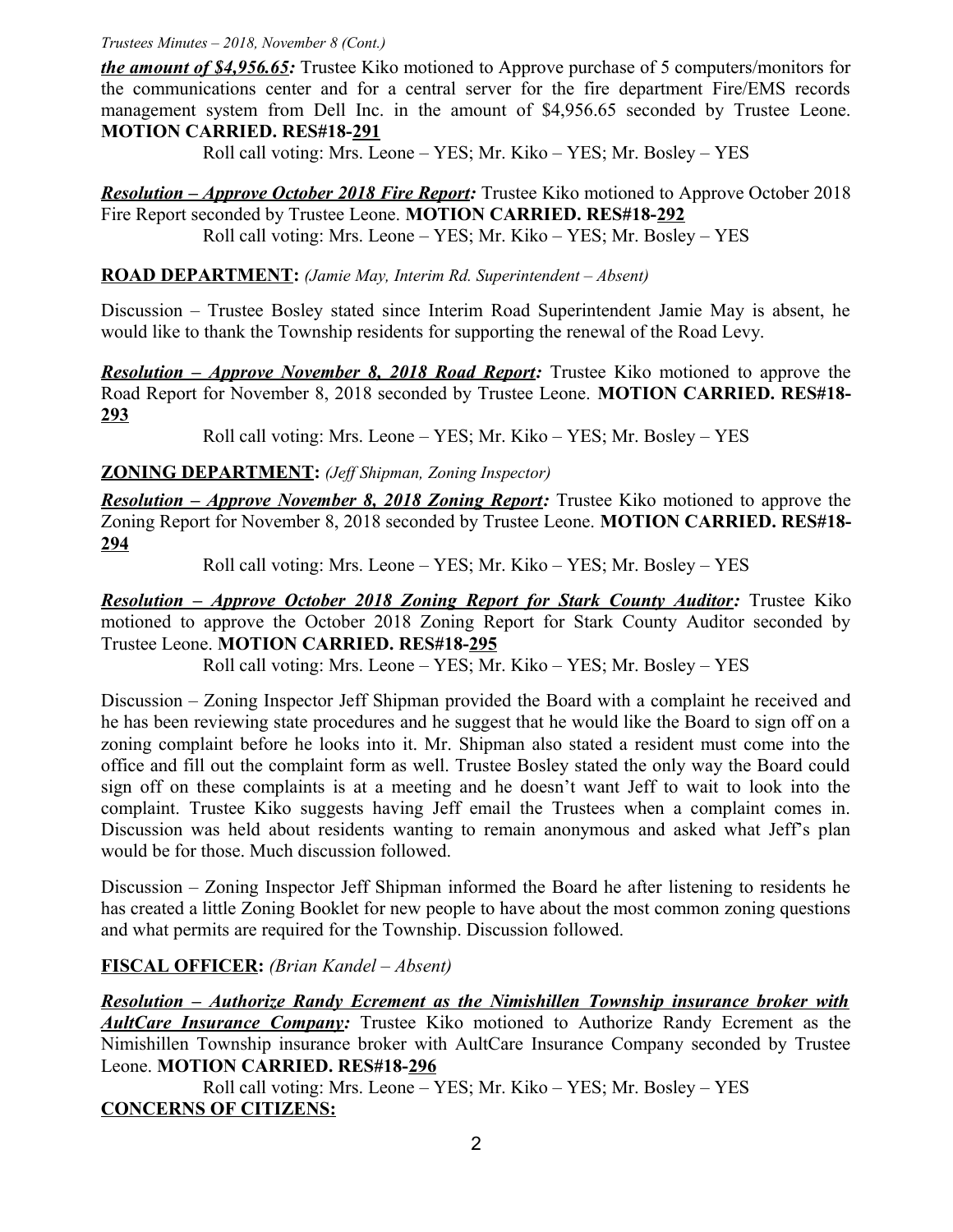*Jim Morris of 4514 Eastland* stepped to the podium regarding:

• Compost Area

Discussion – Mr. Morris asked the Board about the Compost Area. Mr. Morris was concerned with how busy the Compost was yesterday. Trustee Kiko stated he was going to bring this up for discussion tonight due to how busy it was yesterday. Trustee Kiko suggests to the Board opening the Compost up and extra day and due to it getting darker earlier changing the hours as well. Trustee Kiko suggests opening the Compost either Tuesday or Thursday. Trustee Leone suggests opening it on Sunday instead of another day during the week so this doesn't affect the school traffic, just through the leaf season. Trustee Bosley agreed that Sunday is good. Trustee Kiko suggests changing the hours to 5 p.m. because of how dark it gets. The Board agreed to changing the hours to Wednesdays, Saturdays, and Sundays from 7 a.m. to 5 p.m. until December 9, 2018.

*Resolution – Temporarily changed the hours of the Compost Center to Wednesdays, Saturdays, & Sundays from 7 a.m. to 5 p.m. until December 9, 2018:* Trustee Leone motioned to Temporarily changed the hours of the Compost Center to Wednesdays, Saturdays, & Sundays from 7 a.m. to 5 p.m. until December 9, 2018 seconded by Trustee Kiko. **MOTION CARRIED. RES#18-297** Roll call voting: Mrs. Leone – YES; Mr. Kiko – YES; Mr. Bosley – YES

*Donna Fuller of 5857 Rosedale* stepped to the podium regarding:

- Burning leaves
- Keeping zoning complaints confidential
- Newsletter
- Compost

Discussion – Ms. Fuller asked Chief Peterson if people are allowed to burn leaves. Chief Peterson stated no. Ms. Fuller expressed to the Board her concern about residents wanting to keep their complaints confidential. Ms. Fuller asked the Board how long the Compost will be open. The Board stated they hope to keep it open all winter long. Discussion followed.

# **TRUSTEES:** *(George Kiko, Jennifer Leone, Todd Bosley)*

Discussion – Trustee Bosley reminded the audience the next meeting scheduled for Thursday, November 22, 2018 was canceled at the Organizational meeting due to the meeting falling on Thanksgiving.

 *Resolution – Approve Minutes for October 25, 2018 Meeting:* Trustee Kiko motioned to approve the written minutes for October 25, 2018 Meeting seconded by Trustee Leone. **MOTION CARRIED. RES#18-298**

Roll call voting: Mrs. Leone – YES; Mr. Kiko – YES; Mr. Bosley – YES

*Resolution – Approve Purchase Orders, Financial Report and Pay Bills:* Trustee Kiko motioned to approve all purchase orders, financial report and pay bills in the amount of \$188,901.55 seconded by Trustee Leone. **MOTION CARRIED. RES#18-299**

Roll call voting: Mrs. Leone – YES; Mr. Kiko – YES; Mr. Bosley – YES

*Resolution – Sign Checks and Adjourn:* Trustee Kiko motioned to sign checks and adjourn at 7:30 p.m. seconded by Trustee Leone**. MOTION CARRIED. RES#18-300**

Roll call voting: Mrs. Leone – YES; Mr. Kiko – YES; Mr. Bosley – YES